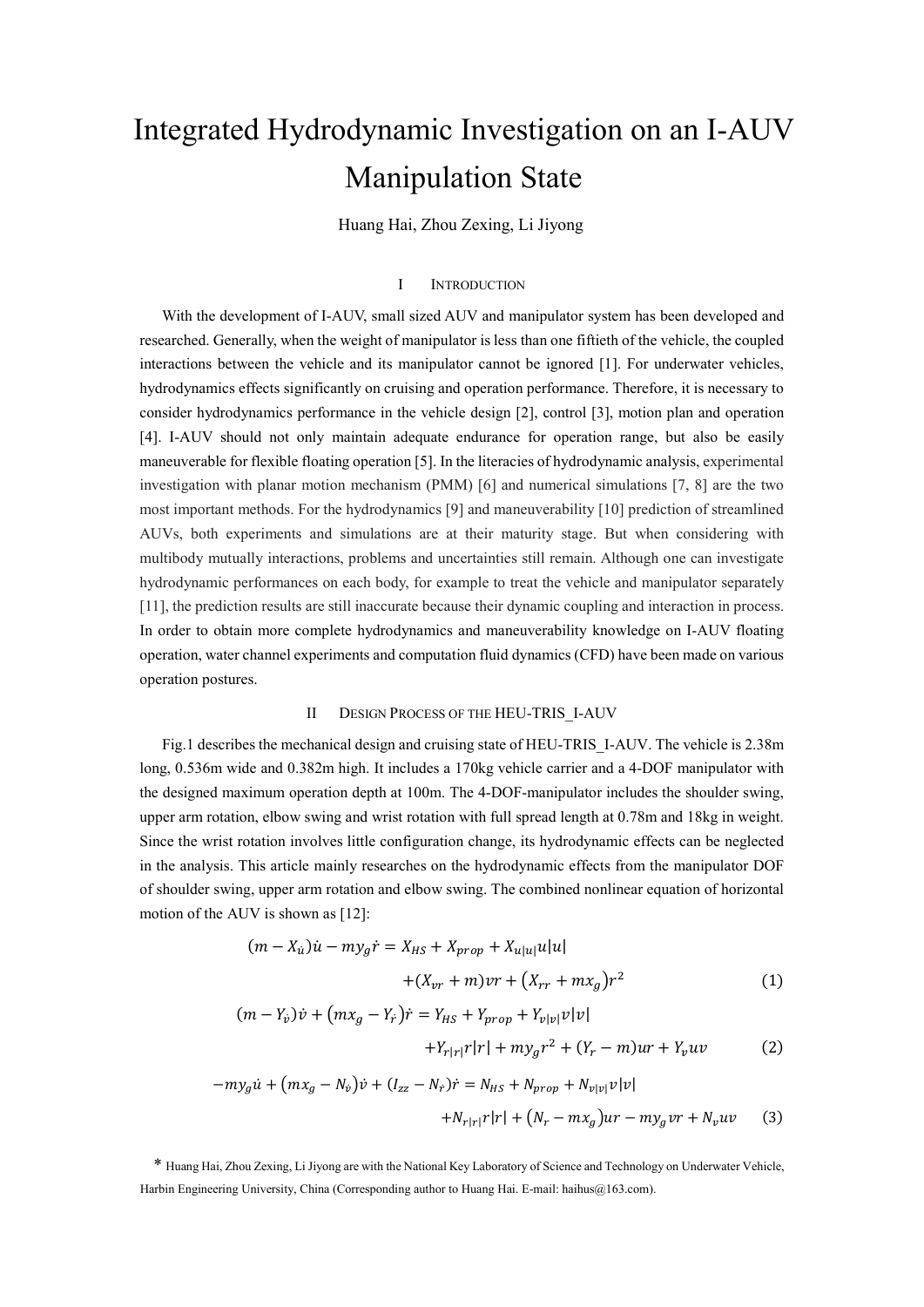

Fig.1. The general layout and design of HEU-TRIS\_I-AUV

#### III EXPERIMENTS AND CFD ANALYSIS ON HEU-TRIS\_I-AUV

The floating manipulation hydrodynamic performance of the HEU-TRIS\_I-AUV is investigated through CFD and PMM experiment work. From Fig.2, the manipulator posture is fixed in the water channel due to limited depth while a series of PMM experiments are carried out for each manipulator posture. Moreover, the variation trend of hydrodynamic coefficients of the HEU-TRIS\_I-AUV, including  $X'_{u|u|}$ ,  $Y'_v$ ,  $Y'_{v|v|}$ ,  $Z'_w$ ,  $M'_w$ ,  $N'_v$  and  $N'_v|v|$ , is investigated through PMM experiments. The result presents that the change of the manipulator posture will cause a large change in the force and moment of the HEU-TRIS I-AUV. By analyzing the corresponding curves of the manipulator posture and hydrodynamic coefficients, more detailed hydrodynamic coupling effects are obtained.

CFD reproduces PMM experiments and further studies the change of forces and moments of the HEU-TRIS I-AUV during the movement of the manipulator. As shown in Fig.3, since the manipulator broke the streamline and symmetry of the HEU-TRIS\_I-AUV, there are a lot of vortexes under the vehicle body in CFD simulation, and these vortexes cause the viscous pressure resistance to rise rapidly. The results show that the manipulation process generates the changes of axial drag  $X$ , sway force  $Y$  and yaw moment  $N$  of the HEU-TRIS I-AUV. Furthermore, simulations and analysis on HEU-TRIS I-AUV static and dynamic manipulation can not only obtain the variation tendencies of hydrodynamic coefficients during manipulation, but also provide references for the motion plan and control of floating manipulation.



Fig.2 The PMM experiment of the HEU-TRIS\_I-AUV